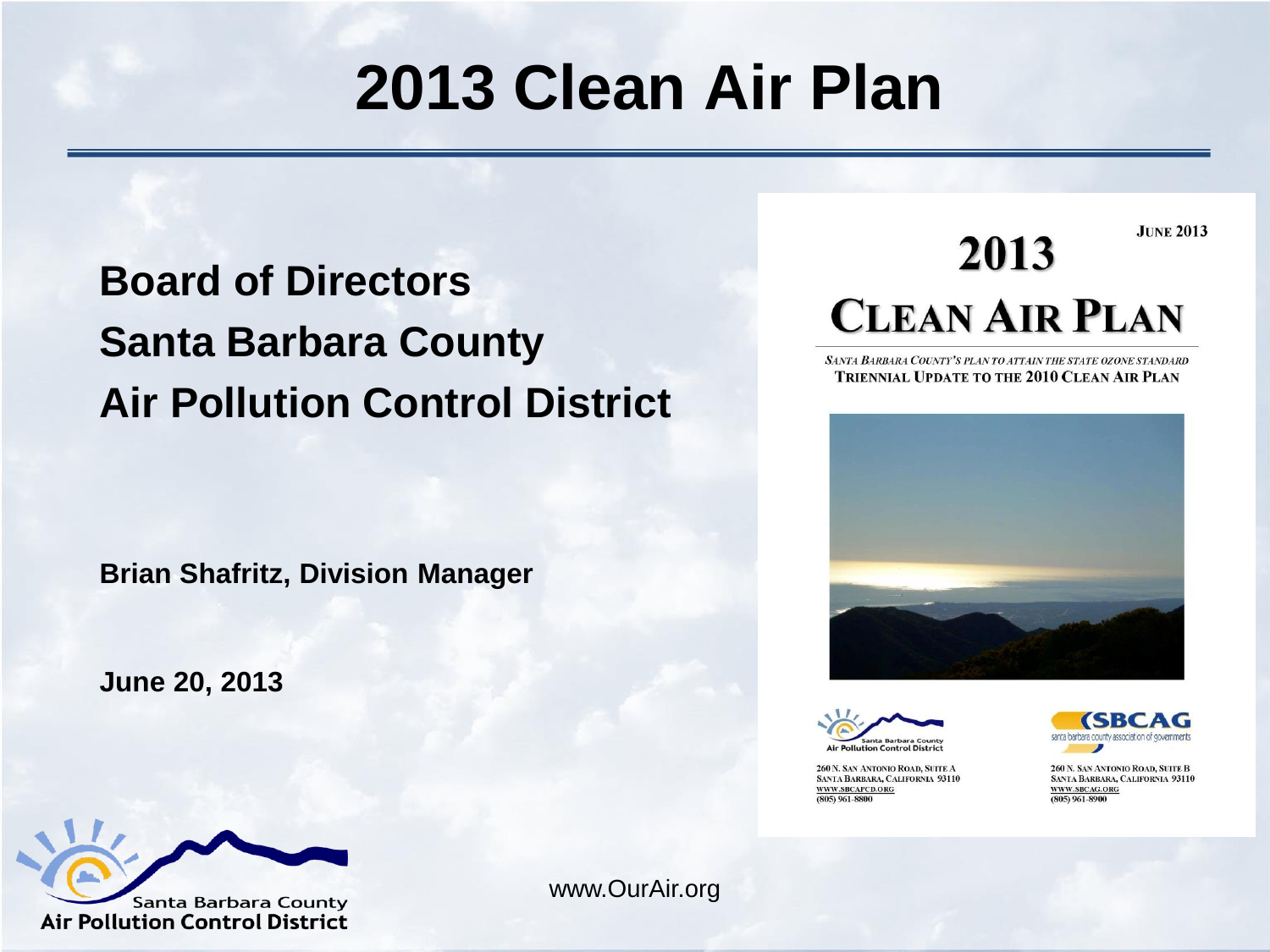## **Overview**

- Background
- Chapters
	- 1. Introduction
	- 2. Air Quality
	- 3. Emission Inventory and Forecast
	- 4. Emission Control Measures and Rulemaking Update
	- 5. Transportation Control Measures Appendices
- Schedule

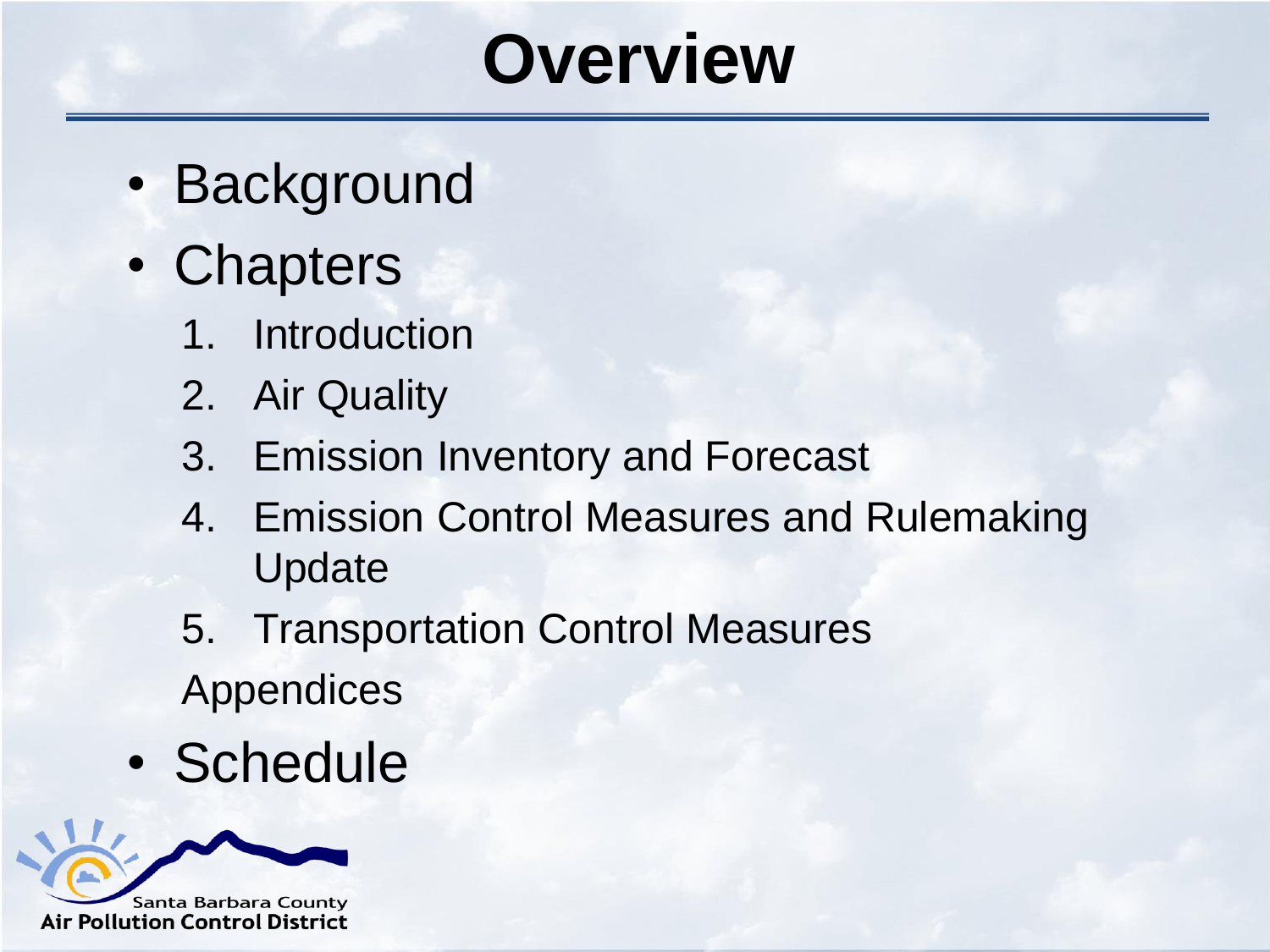# Background – State Clean Air Plan

- Goal
	- To ensure continued progress towards attainment of the state ozone standards
- Santa Barbara County
	- Currently attains federal ozone standard, and state 1 hour average ozone standard
	- Does not attain state 8-hour ozone standard
- State plans are updated every 3 years
	- First state Plan adopted by the District Board in 1991
	- 2013 Plan is sixth triennial update

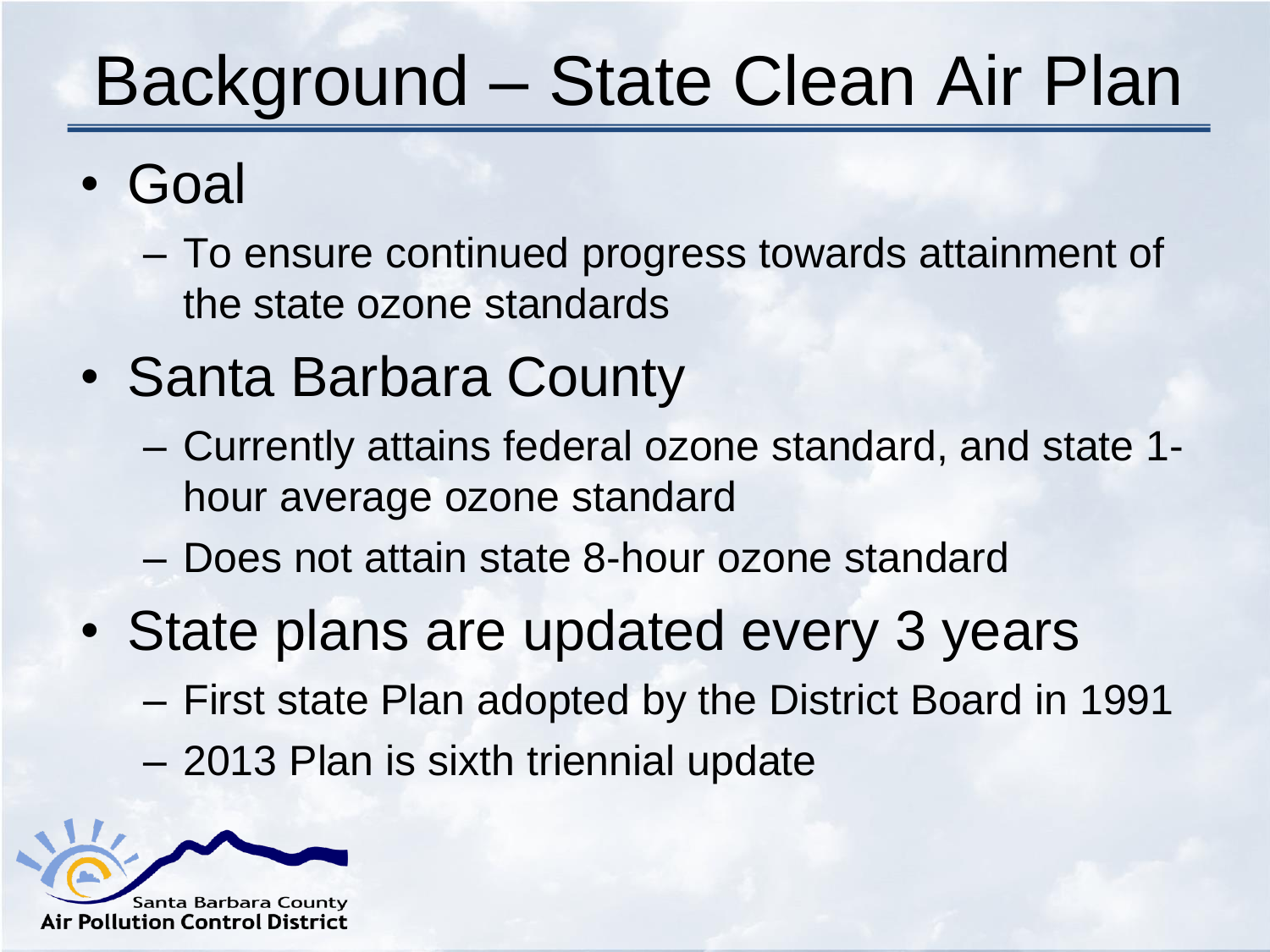# Background – 2013 Clean Air Plan

- District's Community Advisory Council (CAC) discussed Plan and reviewed chapters at five meetings starting in 2012
- CAC recommended Board adoption (May 8, 2013)
- Draft Plan released for public review (May 17, 2013)

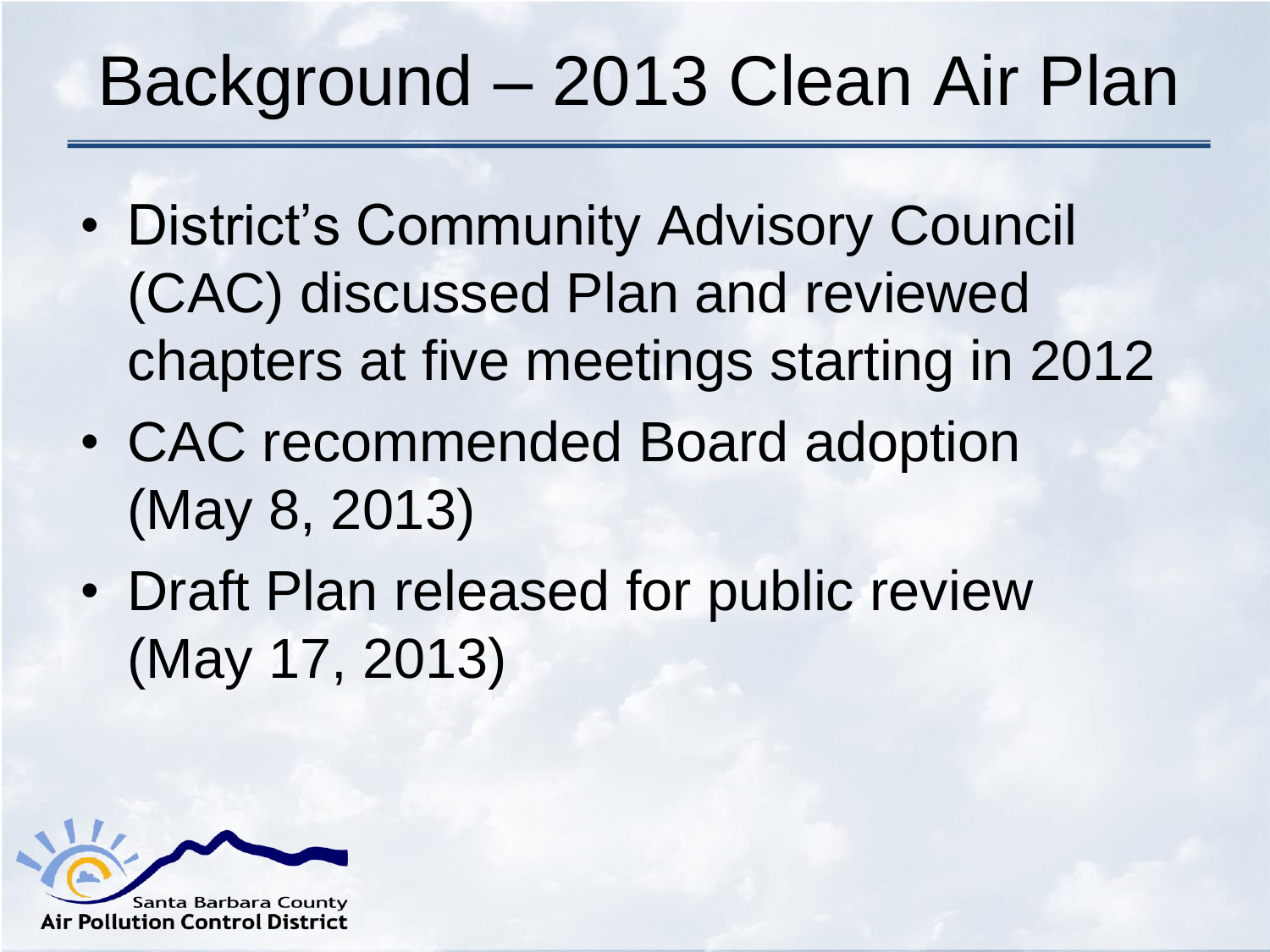# Chapter 1 - Introduction

- Plan addresses state ozone standard only
- Plan fulfills Health and Safety Code requirements
	- Section 40924 progress report
	- Section 40925 review emission reduction strategy
- 2013 Plan looks out to 2030

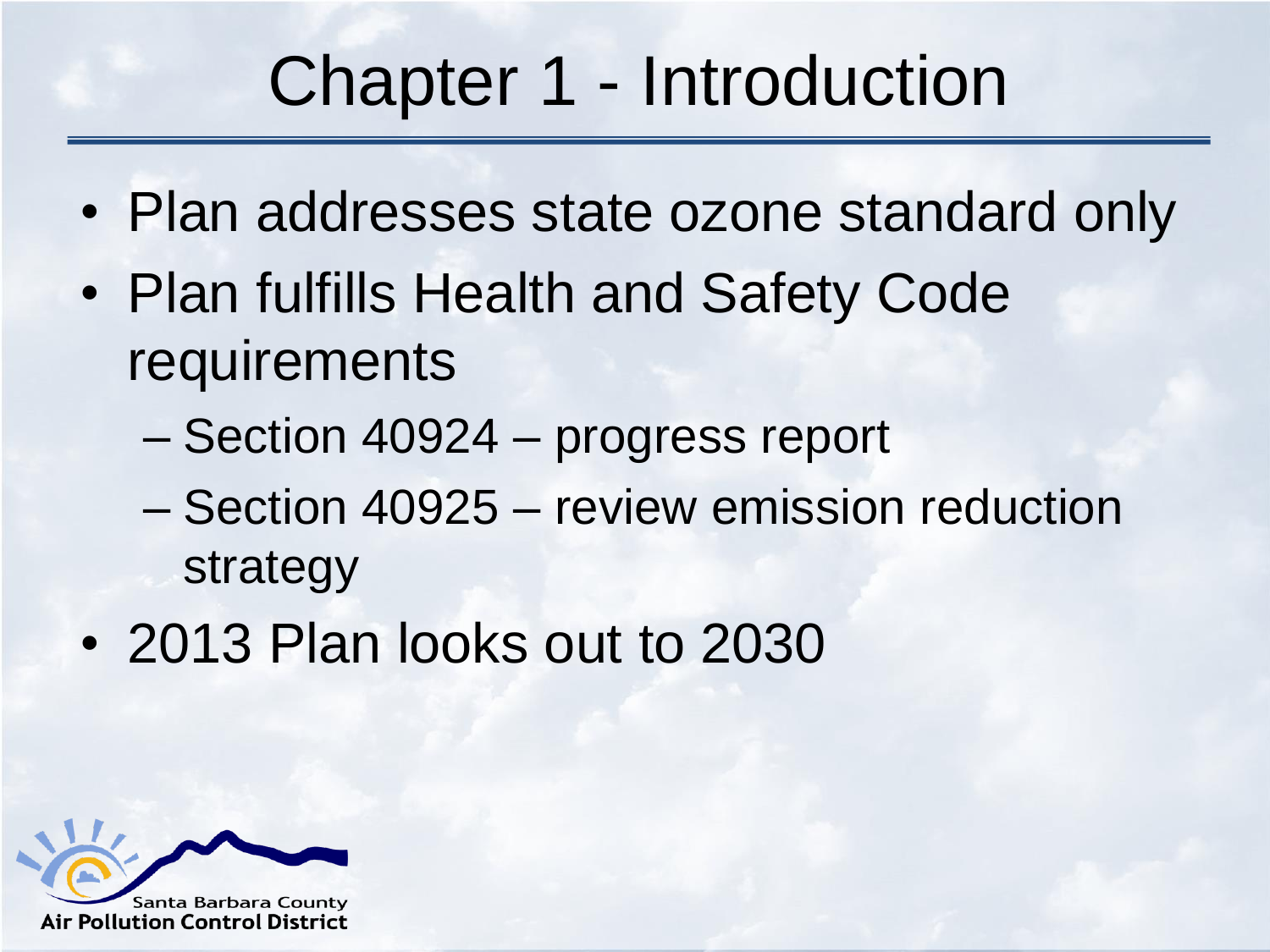#### Chapter 2 – Local Air Quality Days Exceeding State Ozone Standard

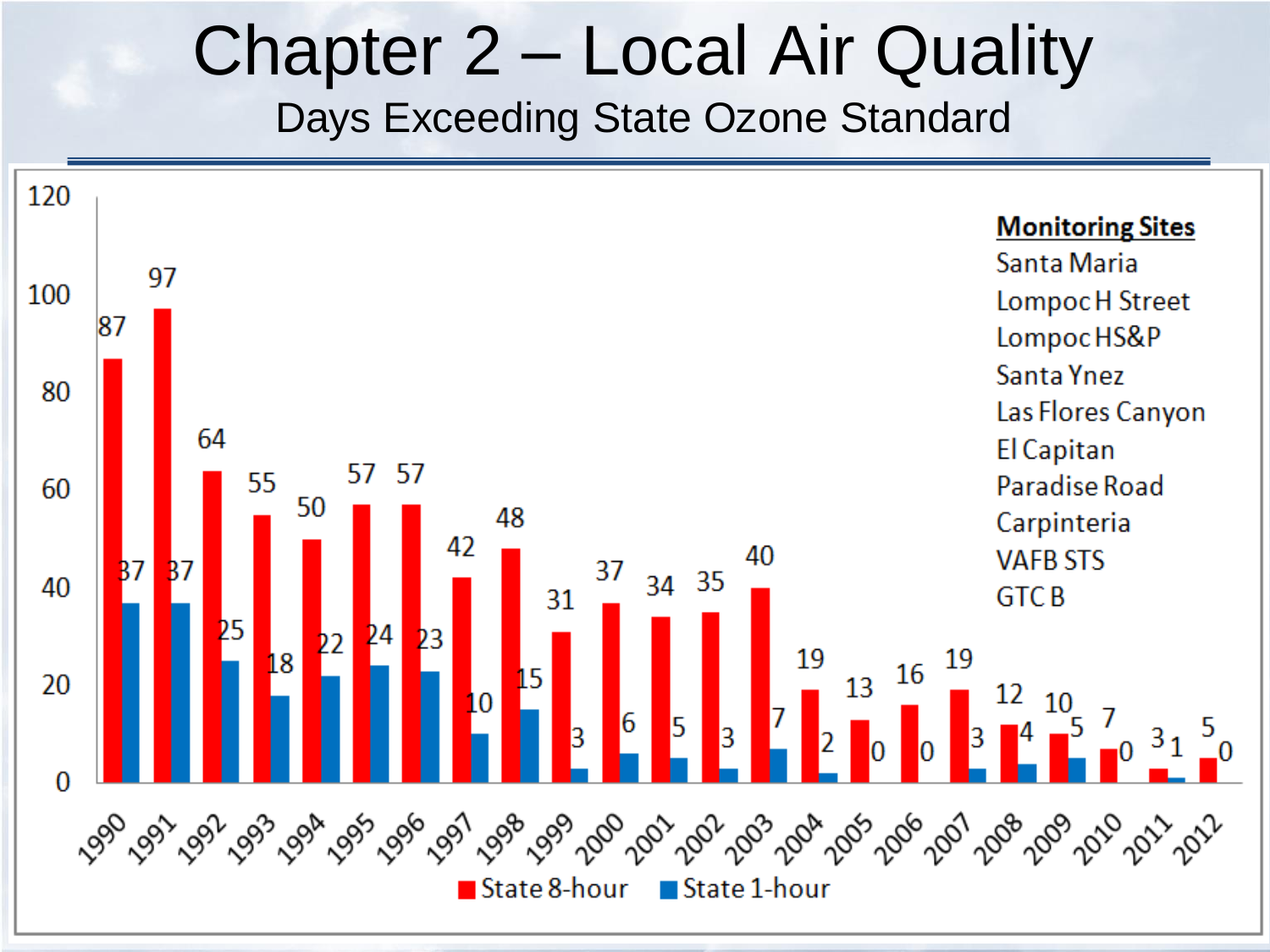# Chapter 3– Emission Inventory

- Focus on ozone-forming pollutants
	- Reactive organic gases (ROG)
	- Nitrogen oxides (NOx)
- 2008 2030 projection
	- Significant reduction in countywide NOx
	- Smaller reduction in ROG
- Shipping emissions a concern
	- Significant NOx contribution but outside District's regulatory authority

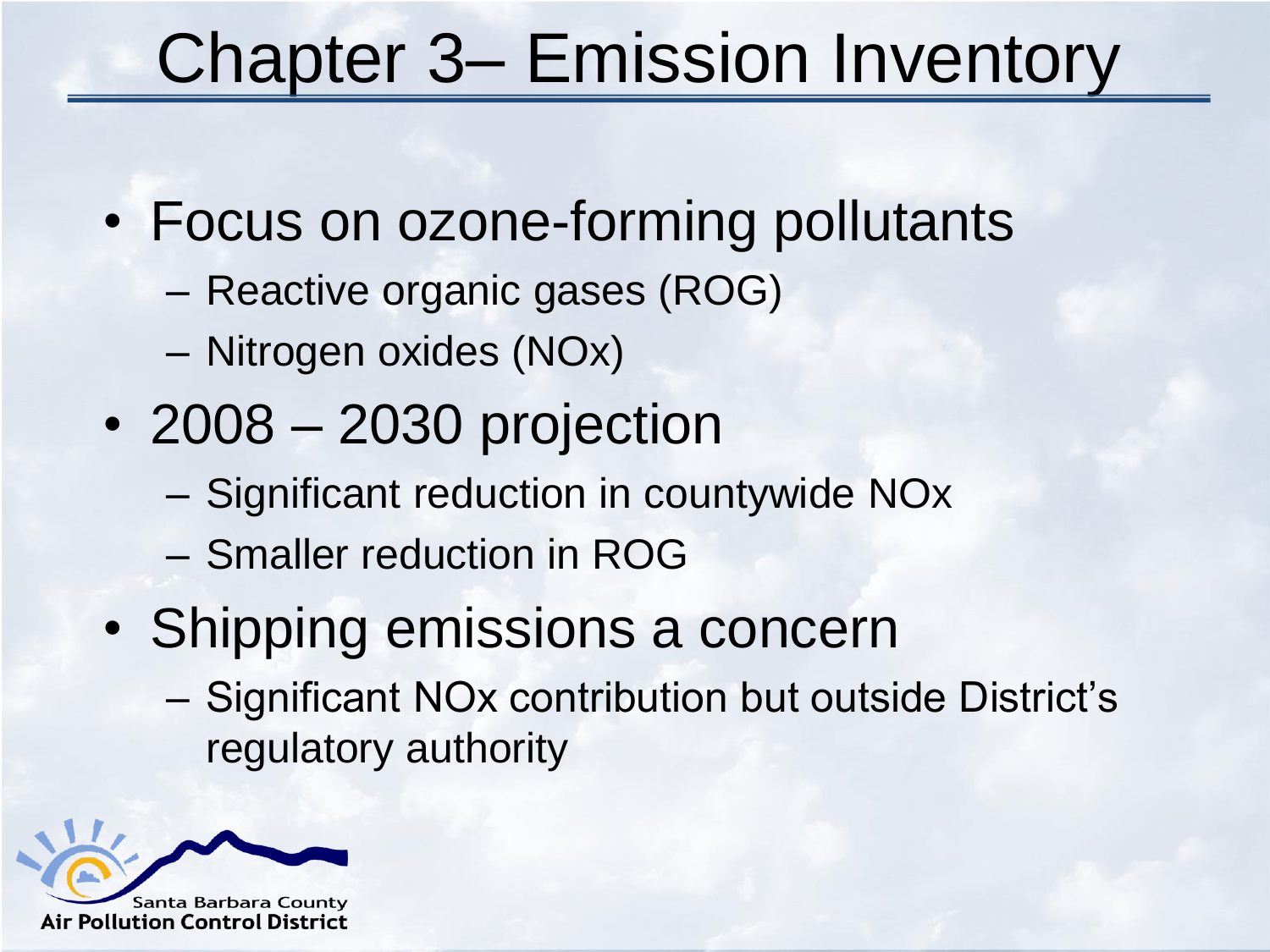#### NOx and ROG Emissions(tons/day) 2008 Base Year; Projection to 2030

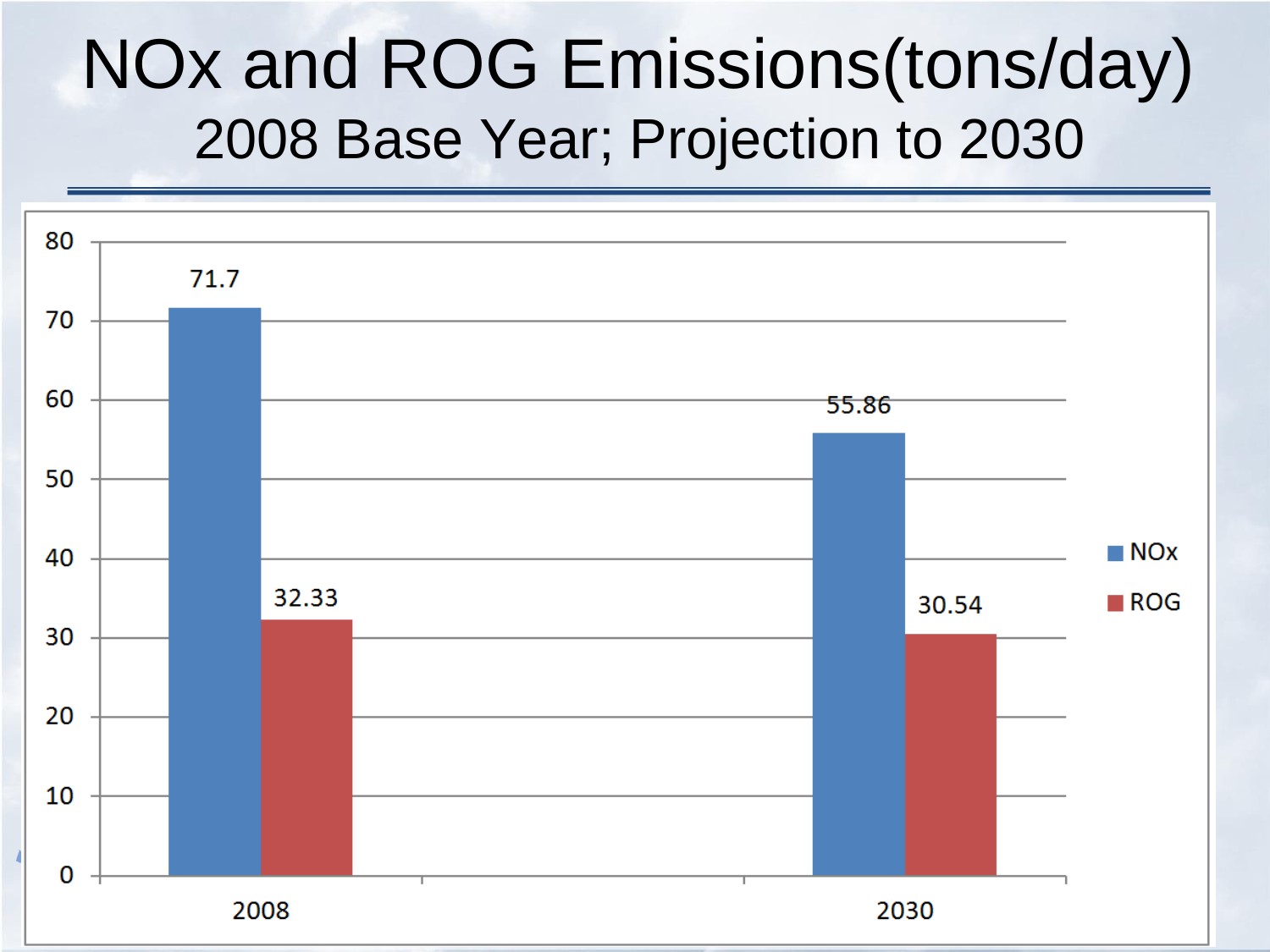## Growth Allowance

- 2013 Plan includes emissions allowance to facilitate solution to offset scarcity issue in **County**
- Allowance Amount: 500 tons/year combined (0.68 tons/day of ROG and 0.68 tons/day NOx)
- Ozone forming emissions decline substantially from baseline with allowance factored in

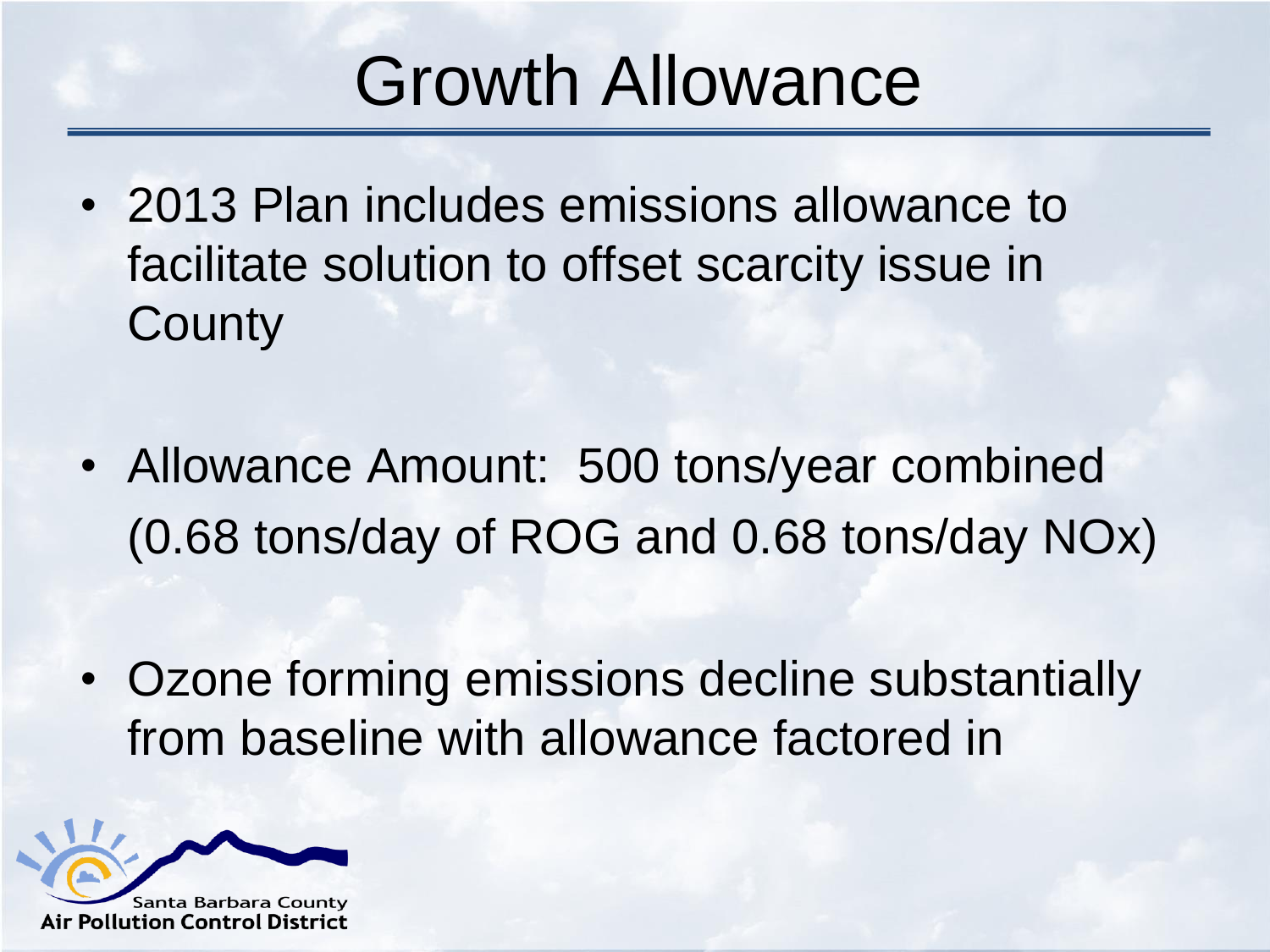# ROG and NOx Emissions Tons/Year (2008-2030)

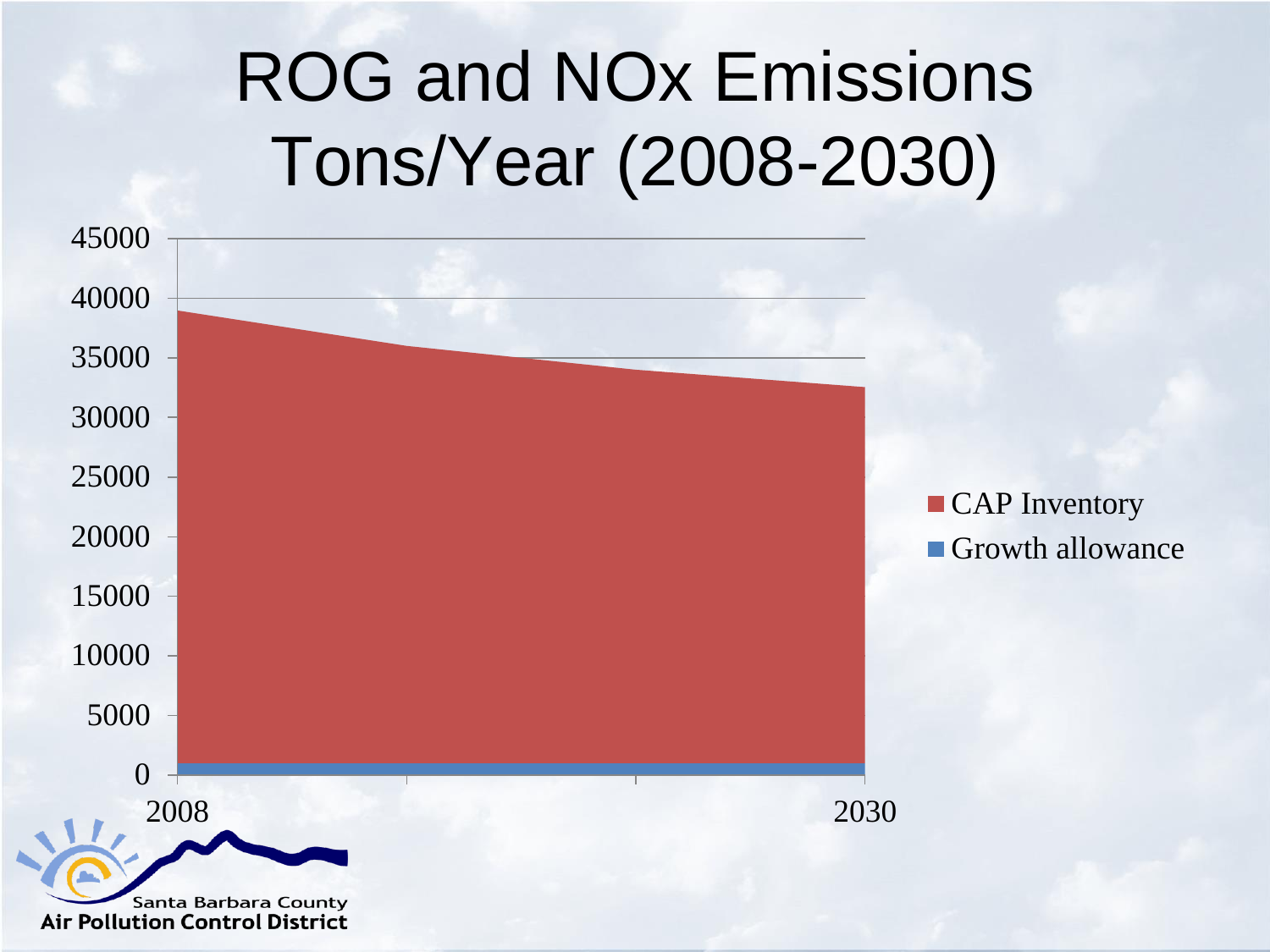# Growth Allowance--Operates as **Contingency**

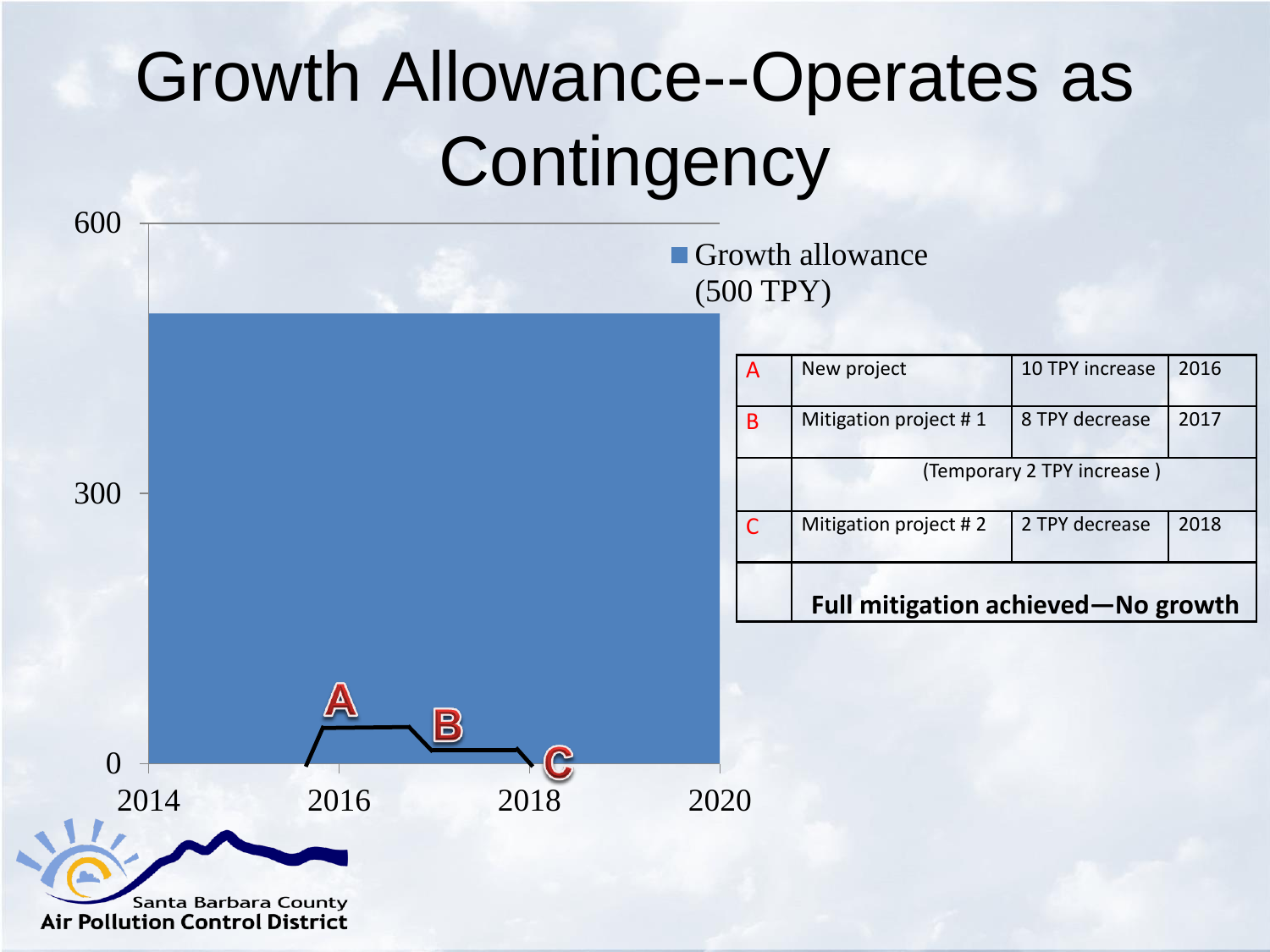#### Chapter 4 – Emission Control Measures

- All feasible measures approach (Health & Safety Code 40914)
	- Cost-effectiveness considered
- Eight stationary source control measures proposed
	- 7 ROG measures covering solvent evaporation, and one NOx measure for small boilers)
- Stationary Source projected reductions (2008 to 2030)
	- 200 tons/year ROC
	- 5 tons/year NOx

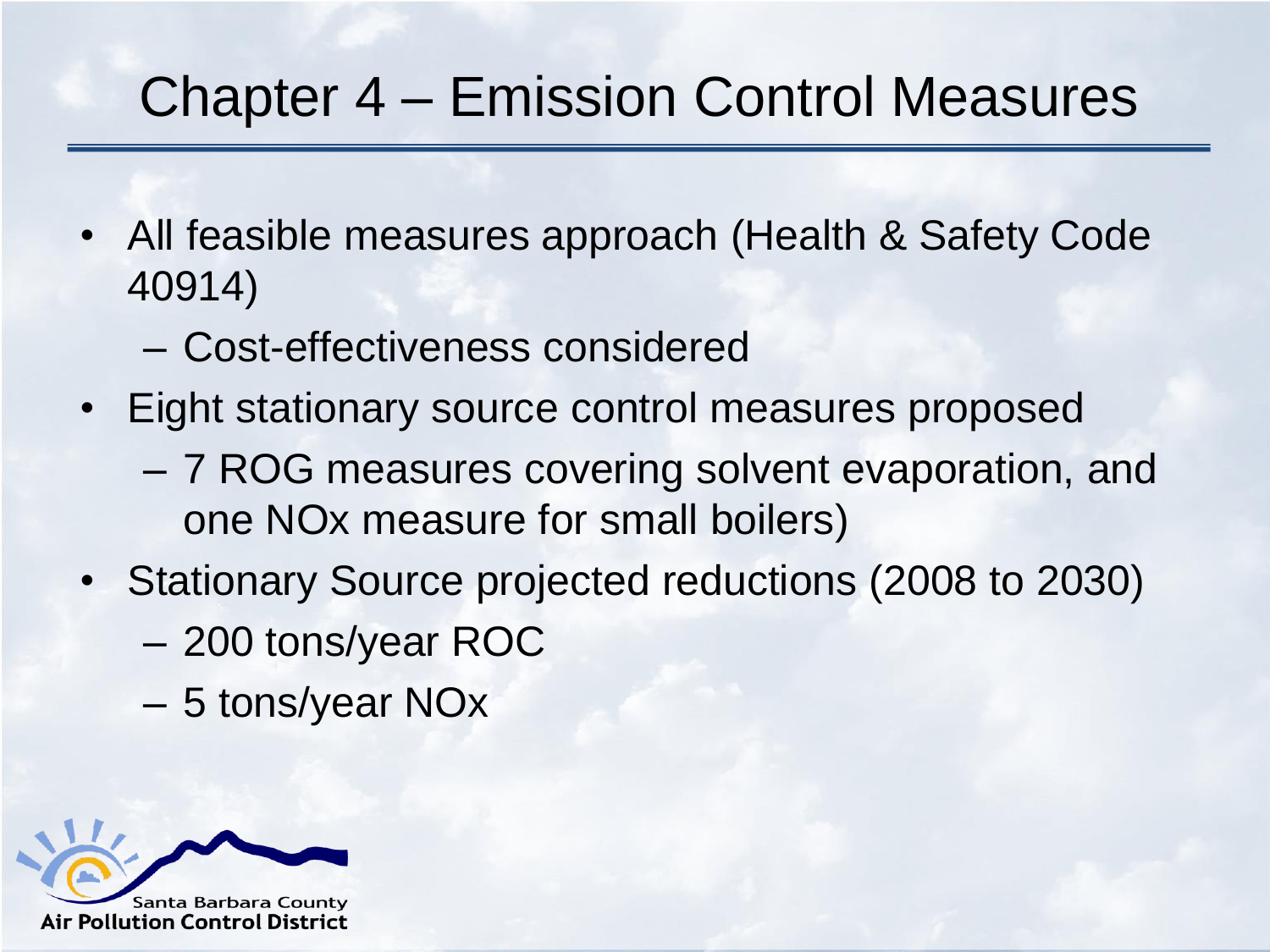### Chapter 5 – Transportation Control **Measures**

- Developed by SBCAG under MOU with **District**
- Several new TCM projects identified
	- $\triangleright$  Vanpools
	- $\triangleright$  Bus routes
	- Lompoc Bikeway